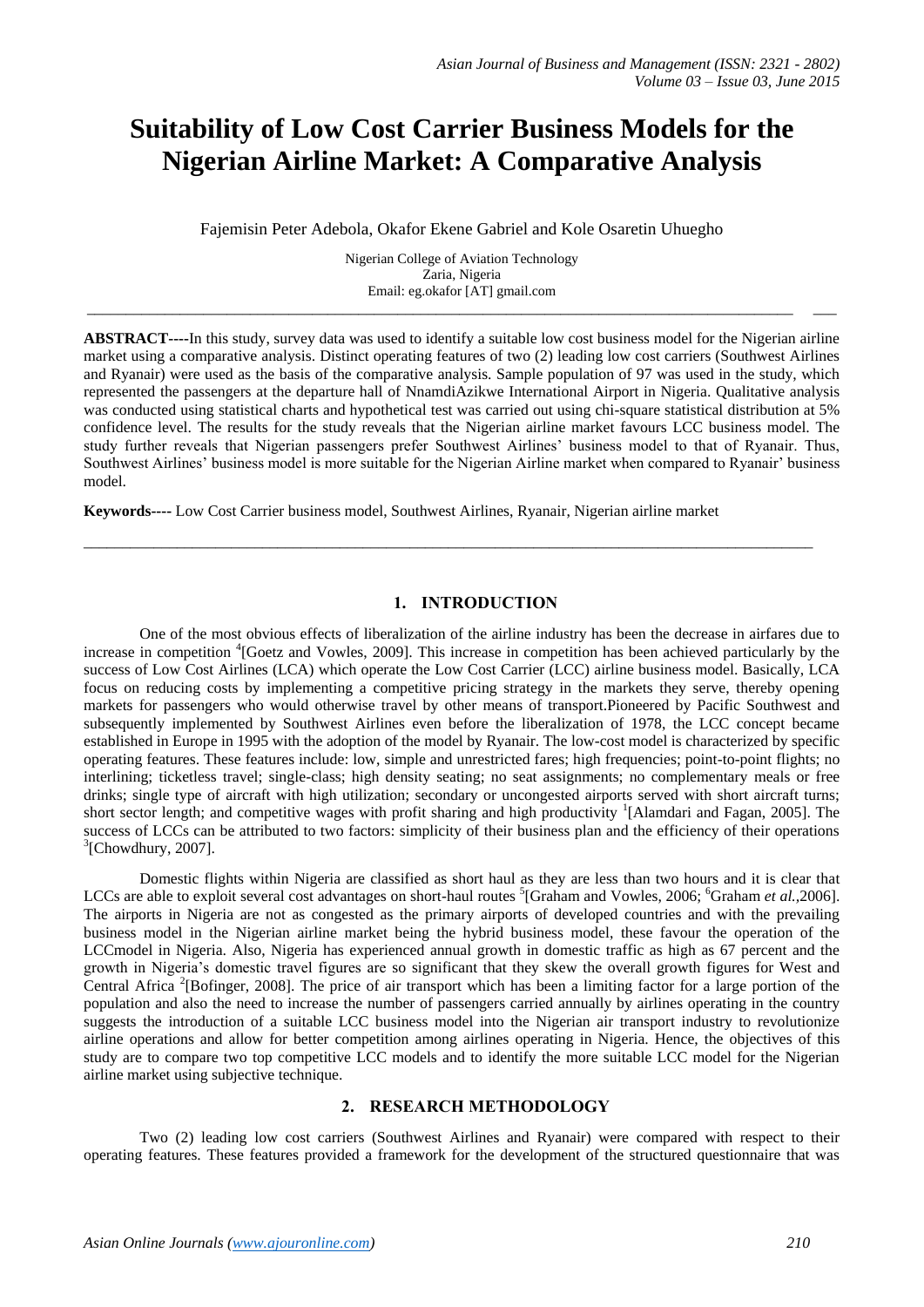administered to the users of domestic air transport services (passengers) in Nigeria. The data were collected with a view of identifying the business model that suits the Nigerian airline market among the compared business models.

#### **3. POPULATION OF THE STUDY**

The population (*P*) of interest in this study was the passengers on Nigerian domestic routes who are also the users of domestic air transport services in Nigeria.

## **4. SAMPLE SELECTION AND SAMPLING TECHNIQUE**

The sample for this study was chosen by using simple random sampling technique. 100 questionnaires were administered to airline passengers at the boarding room of the NnamdiAzikwe International Airport, Abuja. Out of the 100 questionnaires distributed, 97 questionnaires were returned representing 97% response which is considered satisfactory for statistical application in a sample population. Hence,  $P = 97$  was used in the study.

#### **5. COLLECTION OF DATA**

Questionnaire was the primary data collection instrument for this study. The structured questionnaire contained a list of the compared features from the two (2) different airlines operating the LCC business model. Questions (see table 3.1) were framed with these features and administered to domestic wing passengers to generate data to assist in identifying the suitable LCC business model for the Nigerian airline market.

#### **6. DATA ANALYSIS TECHNIQUES**

The collected data were analysed using qualitative and quantitative techniques. In the qualitative analysis, descriptive statistical tools such as percentages and simple charts (pie chart and bar chart) were implemented. For the quantitative analysis, hypothetical test was conducted at 5% significant level for Q3 and Q11 (see table 1) using chisquare statistical technique. If the calculated value of the chi-square analysis is found to be higher than the critical table value, the null hypothesis is rejected. Otherwise, the null hypothesis is accepted. In applying these techniques, the responses to the questions in table 1 were collated according to the options given (Yes or No).

Table 1: Core administered questions

| S/N             | Questions                                                                                                                                                                                |
|-----------------|------------------------------------------------------------------------------------------------------------------------------------------------------------------------------------------|
| $\overline{Q1}$ | How would you prefer to purchase your domestic air travel ticket?                                                                                                                        |
| Q <sub>2</sub>  | Will you consider an airline with an only book and pay online strategy?                                                                                                                  |
| Q <sub>3</sub>  | Do you think it is necessary to have complimentary meals on-board a short-haul (60 mins - 90 mins)<br>flight?                                                                            |
| Q4              | Will you fly with an airline with a policy of no free baggage allowance (asides a carry-on bag) on domestic                                                                              |
|                 | routes for the sake of cheaper fares?                                                                                                                                                    |
| Q <sub>5</sub>  | Will you prefer to pay an extra fee to check-in your luggage with such airline?                                                                                                          |
| Q <sub>6</sub>  | Should domestic airlines in Nigeria provide inflight entertainment (live TV, movies, games, e.t.c) at a<br>cost?                                                                         |
| Q7              | Should airlines flying domestic routes in Nigeria be Wi-Fi enabled?                                                                                                                      |
| Q <sub>8</sub>  | In order to facilitate the boarding process and increase the time aircrafts spend in theair, should an airline in<br>Nigeria decide to allow free seating on-board (no seat-allocation)? |
| Q <sub>9</sub>  | Will you pay an extra fee to get a preferred seat (asides your ticket fare) on-board a domestic<br>flight?                                                                               |
| Q10             | Do you think passengers who purchased their tickets online should be charged at the airport form ot printing their<br>tickets at home?                                                   |
| Q11             | Should domestic flight operators reward frequent flyers with loyalty programmes?                                                                                                         |
| Q12             | Can you pay an extra fee for the use of an on-board toilet for cheaper air fare?                                                                                                         |
| Q13             | Will a domestic airline that keeps to schedule be your preferred choice?                                                                                                                 |
| Q14             | Will you board an aircraft for a domestic flight with an all-economy seating configuration and high<br>density?                                                                          |
| Q15             | Should passengers be charged for changing their date of travel?                                                                                                                          |

Data obtained via the questionnaires were presented and analysed in this section. Simple charts were used to ensure comprehensible data presen tation as shown in Fig. 1 through Fig. 3. Thus, preferred features of low cost business models by respondents could be easily identified.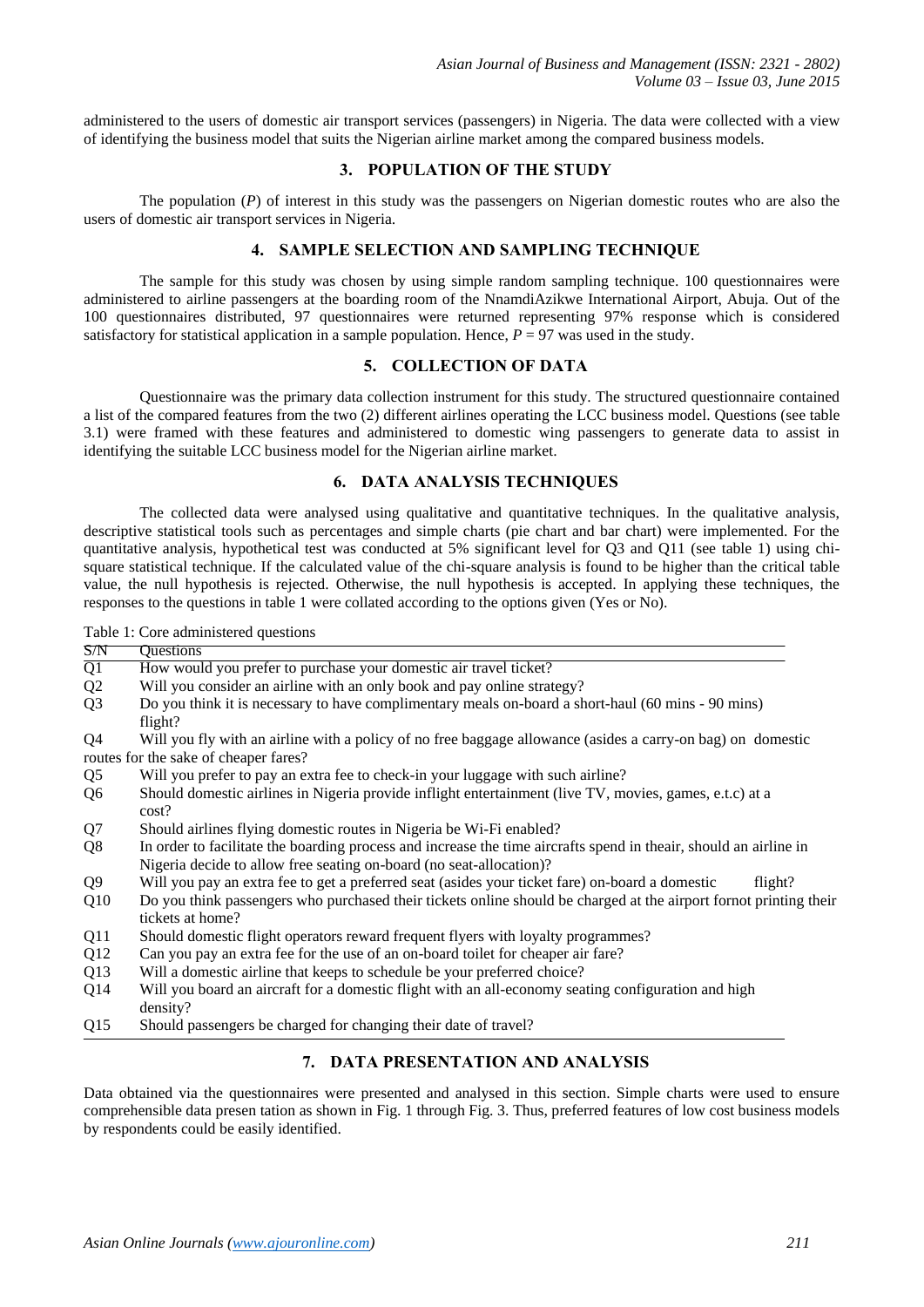

Fig. 1: Travel frequency of respondents





Figure 1 shows the travel frequency of respondents. 65% of the respondents travel frequently and 35% of the respondents travel once in a while. This percentage of frequent travellers on the Nigerian domestic routes shows that the questionnaires were issued to people with acceptable travel experience to give accurate information on the passengers" needs in Nigeria.

From figure 2, 71% of the respondents travel for business purposes and figure 3 depicts that the most-travelled respondents are within the age group of 26-40 years (57%). The annual growth rate of Nigeria"s GDP is 6.54% as reported by the <sup>7</sup>Trade Economics [2014] and this suggests that this group of travellers will be on the rise. Thus, successful implementation of a suitable LCC model will further enhance air travel option in this age group.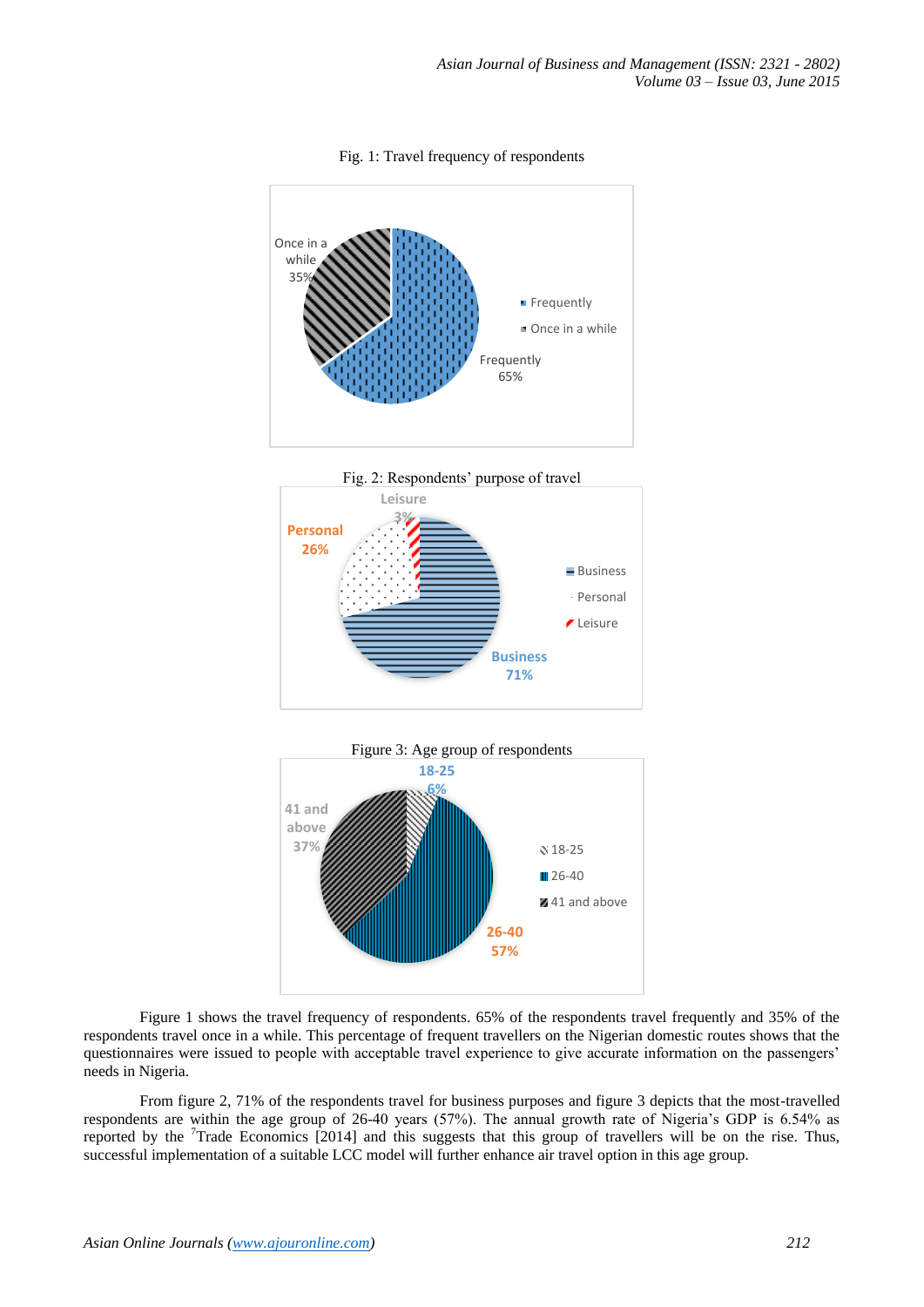

Ticketless reservation is a feature of LCCs business model as evident in Southwest Airlines and Ryanair" business models. This feature helps to eliminate fees and commissions paid to travel agents and computer reservations systems respectively. Figure 4 depicts that the Nigerian airline market"s preferred mode of purchase reflects the choice of the LCC strategy.



Figure 5: Responses to questionnaire

From figure 5, the response to Q2 reveals that 45% of the sampled population would consider an airline with an only book and pay online strategy, while 55% of the population would prefer other distribution strategies.

Q3 shows that 75% of the respondents agree that it is necessary to have complimentary refreshment on short haul flights within Nigeria. Although the two (2) airlines being compared engage in on-board sales of food and drinks as a source of ancillary revenue, passengers on Southwest Airlines are served peanuts. This shows that Southwest"s strategy is preferred to Ryanair"s strategy of no complimentary refreshment on short haul flights.

The response to Q4 reveals that 68% of the respondents are of the opinion that domestic airlines in Nigeria should allow passengers check-in their luggage at no extra cost, which is in agreement with Southwest Airlines" strategy as the airline differentiates itself from other LCCs by giving a free luggage check-in.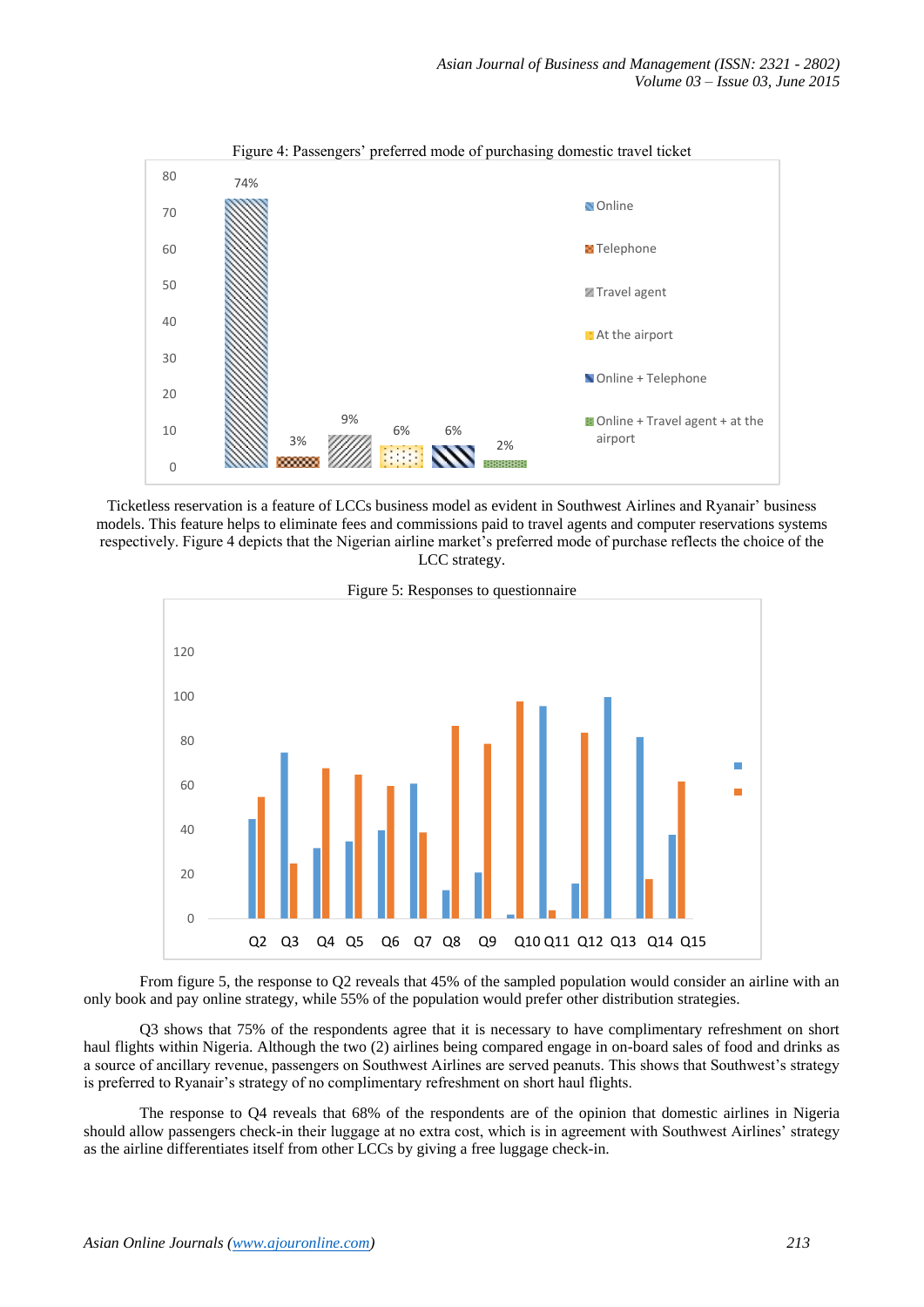From the response to Q5, 35% of the respondents would fly with a domestic airline that charges passengers for luggage so long as it results in cheaper fares, while 65% of the respondents would prefer a Low Cost Airline that gives free baggage allowance such as Southwest Airlines.

The responses from whether domestic airlines should provide inflight entertainment at a cost (Q6) reveals that 40% of the respondents agree that domestic airlines should provide inflight entertainment (live TV, movies, games, e.t.c) at a cost, while 60% of the respondents disagree. Southwest Airlines provide access to Wi-Fi connectivity and live television utilizing the customers" mobile device, with inflight entertainment at \$5 per movie (Southwest, 2013). Ryanair does not offer inflight entertainment.From the response to Q7, 61% of the respondents would prefer to have Wi-Fi connectivity on-board aircrafts flying domestic routes. This suggests that 60% of the respondents to Q6 may actually want inflight entertainment on-board without an additional cost implication. Thus, the provision of inflight entertainment (a Southwest" strategy) is preferred by Nigerian passengers.

From Q8, 21% of the respondents to would give preference to seating anywhere in the aircraft while 79% would value the regular boarding system. From Q9, 13% of the respondents agree to the payment of an extra fee to get a preferred seat on-board, while 87% of the respondents value seat allocation at no cost. Unlike Ryanair, Southwest Airlines does not impose additional fees for seat selection. Thus, Southwest"s strategy of not imposing additional fee for seat selection is preferred.

The response to Q10 shows that 98% of the respondents will not pay an additional fee as a penalty for not printing their domestic travel tickets from home which is characteristic of Ryanair. Southwest Airlines does not impose charges on passengers for not printing their travel ticket.

From Q11, 96% of the sampled population wants to be rewarded by domestic airline operators with frequent flyer programmes. Ryanair does not have a loyalty programme for its passengers but Southwest Airlines rewards its passengers with a frequent flyer programme (Rapid Rewards).

Although Q12 is still a speculated strategy by Ryanair, Nigerians are not in total support of this idea as 84% of the sampled population objected to the concept. Southwest Airline does not charge passengers for the use of toilet onboard.

Schedule reliability is a key feature of the LCC business model as a fast turnaround time of 20-25 minutes is ensured by LCCs. 100% of the respondents desire domestic airline operators who adhere to schedule and this is in response to Q13.

Southwest Airlines and Ryanair both use a single aircraft type with one class cabin (all economy seating) configuration. From the response to Q14, the respondents' opinion of an all class economy seating configuration by domestic airlines favour the LCC strategy as 82% would fly in an aircraft with one cabin .

Southwest Airlines does not impose additional fees for the change of travel date by passengers. The airline understands that passengers" plans can change and therefore does not charge passengers for a date change (Southwest, 2005). From Q15, 62% of the sampled population favour the adoption of this strategy which is a part of Southwest"s model.

| <b>Core administered questions</b> | <b>Southwest Airlines</b> | Ryanair |  |
|------------------------------------|---------------------------|---------|--|
| Q1                                 |                           |         |  |
| $\mathbf{Q}2$                      |                           |         |  |
| Q <sub>3</sub>                     |                           |         |  |
| Q <sub>4</sub>                     |                           |         |  |
| Q <sub>5</sub>                     |                           |         |  |
| Q6 and Q7                          |                           |         |  |
| Q8 and Q9                          |                           |         |  |
| Q10                                |                           |         |  |
| Q11                                |                           |         |  |
| Q12                                |                           |         |  |
| Q13                                |                           |         |  |

Table 2: Nigerian airline market" preferred business model features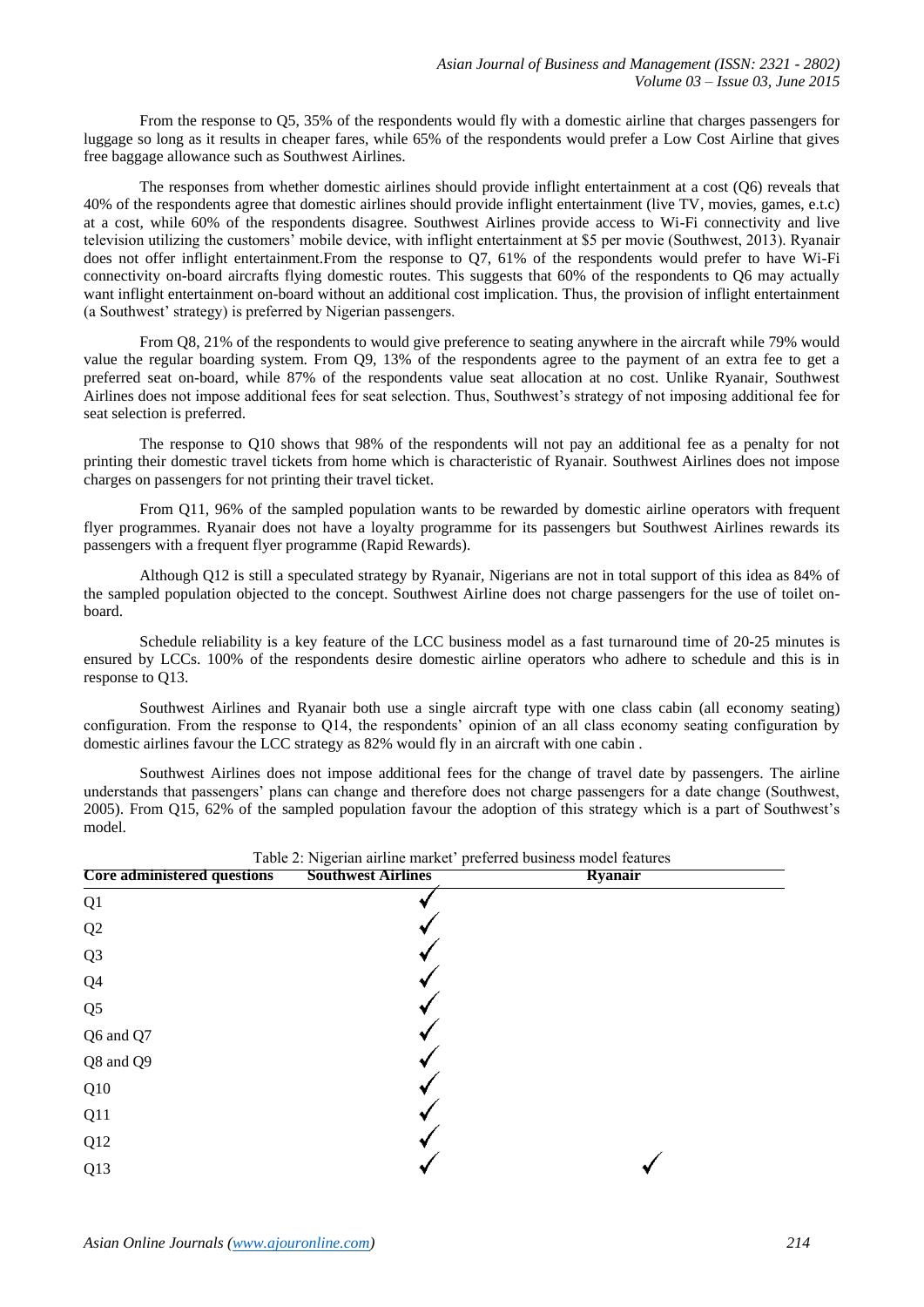| Q14 |  |
|-----|--|
| Q15 |  |

From table2, the operating features of Southwest model were favoured by Nigerian passengers above the operating features of Ryanair. The responses to the core administered questions reveal that the suitable low cost carrier business model for the Nigerian airline market is Southwest Airlines" business model when compared to Ryanair"s business model.

### **Hypothetical test**

The null hypothesis represented by Eq. (1), states that "there is no significant relationship between additional services enjoyed by Nigerian passengers and preferences to those services".

(1)

and represents the chi-square statistic and hypothesized value of the chi-square statistic respectively. Eq. (2) defines

(2)

is the number of interval  $(=1, 2, \ldots n)$ 

isthe observed frequency for each interval

is the expected frequency for each interval

The hypothetical test was conducted as follows:

**Step 1:** Select a hypothesized distribution for the given sample. Tables 4.3 and 4.4 depict the sample space used.

**Step 2:** Select a specified significant level . 0.05 was used in this study.

**Step 3:** The rejection region was set as ; where is the (1-) 100 percentile of the chi-square distribution with degrees of freedom, is the number of parameters (Yes or No) estimated from the sample. If the parameter of the distribution were estimate without using the sample, then. and was used in this hypothetical test.

**Step 4:** The chi-square statistic was calculated using Eq. (2).

**Step 5:** The null hypothesis is rejected if; otherwise, it is not rejected.

The observed frequency values of the study are shown in table 4.5. The expected frequency values were computed using Eq. (3).

|                 | Table 3: Response to O3 |                    |  |
|-----------------|-------------------------|--------------------|--|
| <b>Response</b> | <b>Frequency</b>        | Percentage $(\% )$ |  |
| Yes             |                         |                    |  |
| No              | 24                      |                    |  |
| Total           | 97                      | 100                |  |

|                 | Table 4: Response to Q11 |                    |  |
|-----------------|--------------------------|--------------------|--|
| <b>Response</b> | <b>Frequency</b>         | Percentage $(\% )$ |  |
| Yes             | 93                       | 96                 |  |
| No              |                          |                    |  |
| Total           | 97                       | 100                |  |

|                 | Table 5: Observed frequency table of Q3 and Q11 |                                    |            |  |
|-----------------|-------------------------------------------------|------------------------------------|------------|--|
| <b>Response</b> | <b>Complimentary meals</b><br>on-board          | <b>Frequent Flyer</b><br>programme | Sum of row |  |
| Y es            |                                                 |                                    | 166        |  |
| No              | 24                                              |                                    | 28         |  |
| Sum of column   | $Q^{\pi}$                                       | 97                                 | 194        |  |